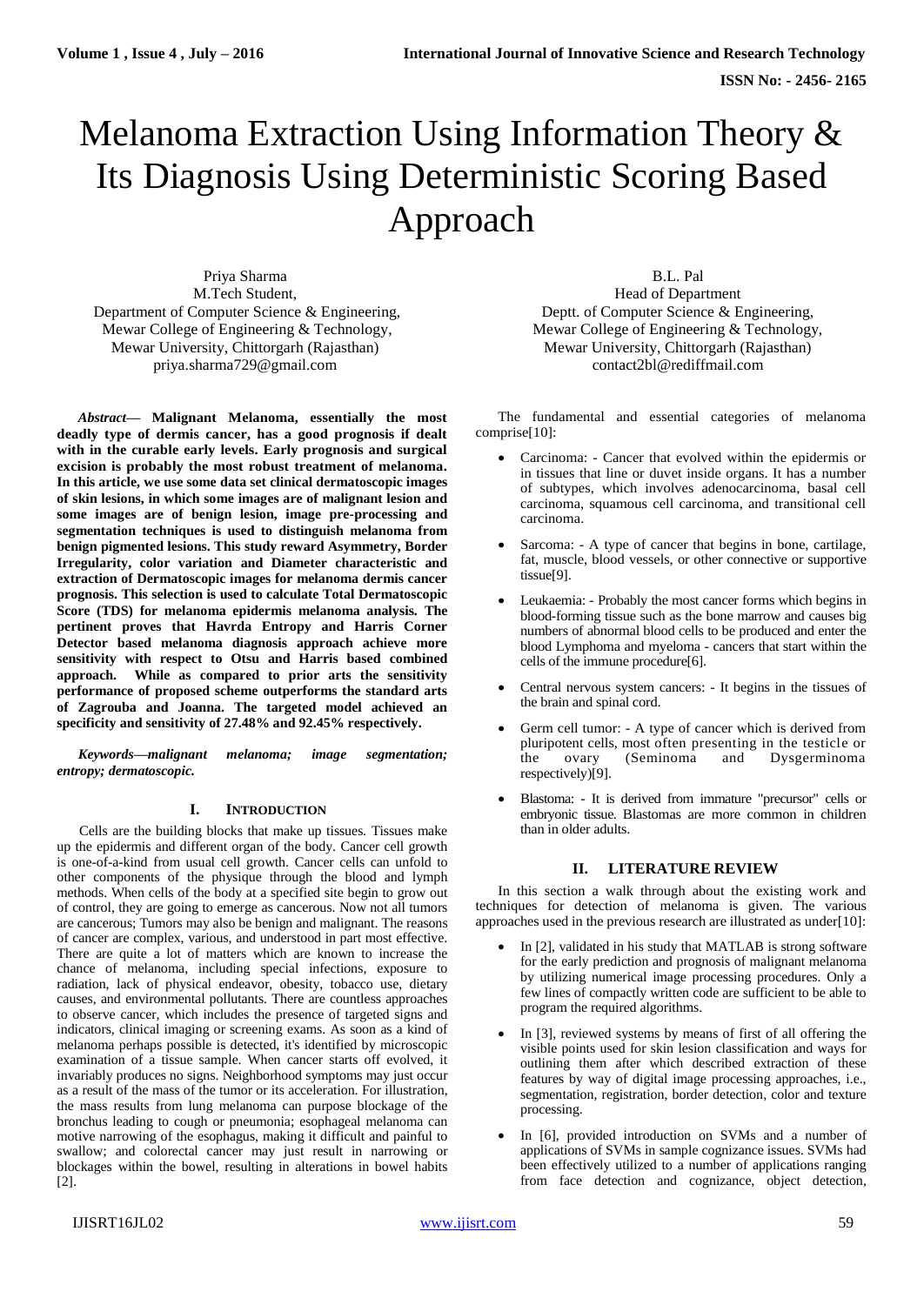## **ISSN No: - 2456- 2165**

realization and handwritten persona & also digit cognizance, speaker and speech cognizance, and knowledge and picture retrieval, prediction etc.

 In [11], studied area detection strategies of Gradient-situated and Laplacian centered. The application used to be implemented utilizing MATLAB.

## III. PROPOSED WORK & IMPLEMENTATION

The contribution proposed in this thesis can be listed as below:-

- Consider clinical images of skin cancer patients using high speed cameras.
- Medial filtering and histogram preprocessing to avoid uneven illumination problem.
- Utilization and comparison of novel image segmentation algorithms Otsu and Entropy based approach for lesion extraction.
- Deployment of Harris Corner Detector to account border irregularity.
- Utilization of Total Dermoscopic Value to define the weight coefficients.

For the detection of malignant melanoma, we are utilizing Image Processing Toolbox in MATLAB. The purpose of computerized-aided epidermis melanoma detection process is to discover probably malignant lesions within the acquired graphics of affected skin. The processing consists of extracting the valuable and desired understanding of the skin lesion. It means that an image processing system will take a picture as an input and gives again an extra image as an output.

## *A. Image Segmentation*

An image segments into its constituent regions or object. There are various segmentation techniques, discussed by scholars in literature. The simplest method of photo segmentation is called the thresholding method. This procedure is based on a threshold price to transform in to a gray-scale photo right into a binary picture. Premiere threshold separates one of kind objects from history [1,5]. Threshold determination in a image segmentation is a very complicated mission. It provides main understanding about image and play predominant function in segmentation of photo.



Fig. 1. Flow Diagram of Melanoma Detection and Classification

#### *1) Histogram-based methods*

Histogram-established ways are very effective when compared to other photo segmentation methods for the reason that they ordinarily require just one move by means of the pixels. In this technological know-how, a histogram is computed from all the pixels in photograph, and the peaks and valleys within the histogram are used to locate the clusters in the picture [11].

#### *2) Entropy based approach*

The methodology of snapshot segmentation using the gray level co-occurrence matrix  $(C m_1, m_2)$ .

The basic steps of the algorithm are reproduced right here for the sake of convenience [5]:

- First of all, the co-occurrence matrix  $C_{m_1,m_2}$  [5] of the image to be segmented is computed for each color channel.
- The probabilty distribution  $p_{m_1,m_2} = C_{m_1,m_2} / MN$  is then calculated from its co-occurrence matrix  $C_{m_1,m_2}$  .
- Entropy function for each entropy definitions, as defined below, are then calculated for each  $t \in [0,1,2,....,L-2]$ for a given image to be segmented using the probabilty distribution  $p_{m_1,m_2}$ .
- The numbers of minima points are determined from the entropy function versus gray level ( *t* ) plot. The gray and color component level corresponding to the smallest minima may be taken as a threshold for image segmentation problems[2,7].
- Below table depicts different entropy measures [8]-[11], which are used in this thesis for a comparative study in image segmentation problems.

## TABLE1: ENTROPY FUNCTIONS

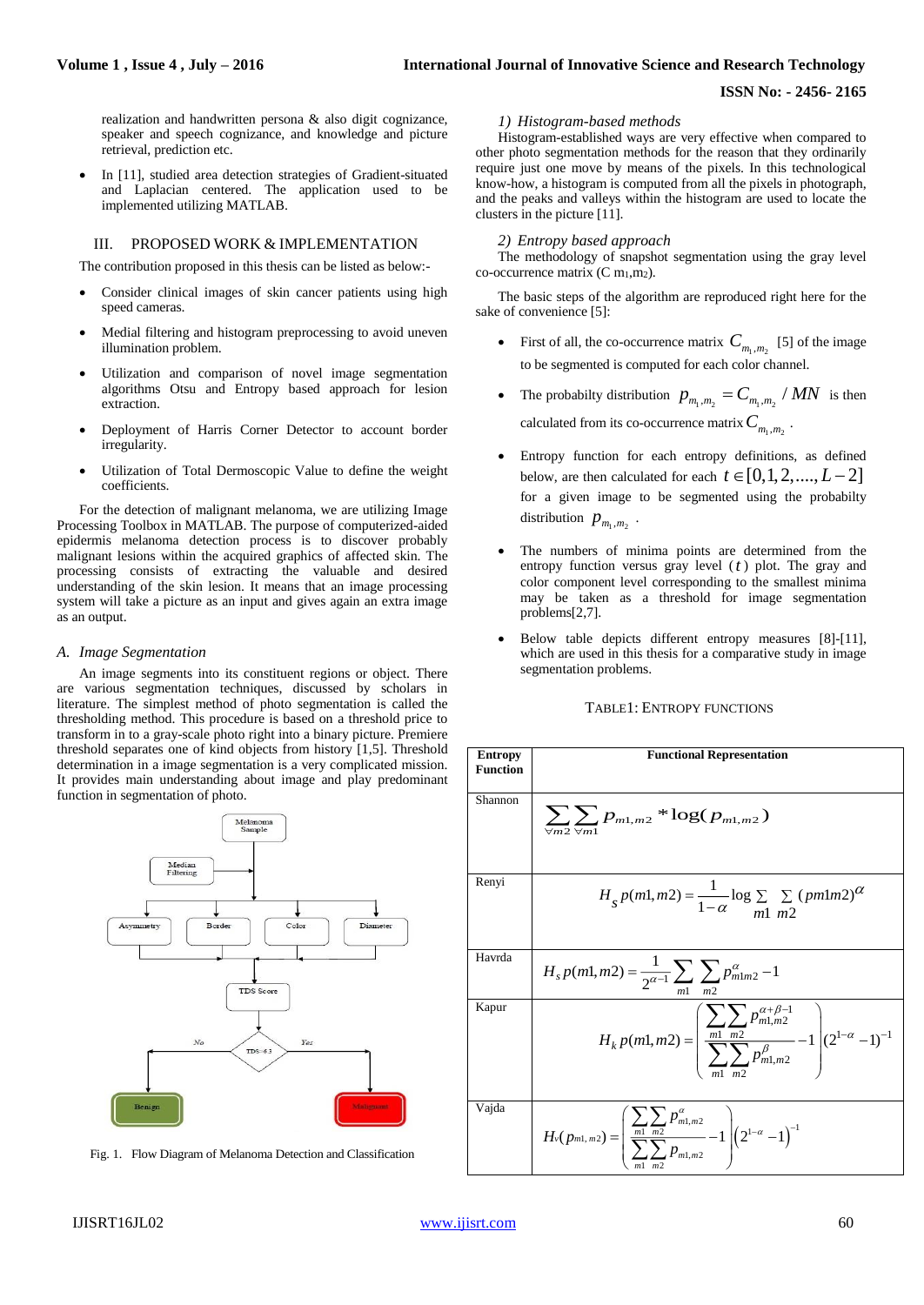## **ISSN No: - 2456- 2165**

## IV. FEATURE EXTRACTION

The features used for the diagnostic method for the detection of melanoma are Asymmetry (A), Border (B), Color (C), Diameter (D) and Evolving (E).

Asymmetry (A): About 1/2 the time, a melanoma develops in a present mole; in other cases it arises as a new lesion that may resemble a traditional mole. A noncancerous mole is commonly symmetric and circular in form, at the same time melanoma traditionally grows in an irregular, asymmetric manner[7].

Border Irregularity (B): benign lesions generally have clear defined borders. A melanoma in contrast, often shows notched or indistinct borders that may signal ongoing growth and spreading of the cancer[4].

Color Variation (C): One of the earliest signals of melanoma could also be the appearance of more than a few colors within the lesion. In view that melanoma arises within pigment forming cells, there by large varicolored lesion of tan, dark brown, or black reflecting the construction of melanin pigment at one-of-a-kind depths inside the epidermis[11].

Diameter (D): early melanoma tends to grow larger than common moles and show typically at least a diameter of about 6mm[6].

## V. EXPERIMENTAL RESULTS

In this section we discuss the simulation outcome carried out in MATLAB on the melanoma images. Tests of correct implementation of the dermoscopy ABCD rule method were carried out on the data sets of images, instances of which are depicted by Table2. The system has been tested on 184 lesions (144 malignant and 40 benign lesions).Dataset inherited[12].

Brought simulation outcome for lesion segmentation are proven in Table 3. The horizontal coordinates of entropy plot represents the possible grey value of thresholding while vertical axis represents the associated entropy value.





**TABLE 3:** Original images & entropy based segmentation results for

different segmentation approach

| <b>IMAGE</b>                                                                            |  |
|-----------------------------------------------------------------------------------------|--|
| <b>SHANNON</b><br><b>ENTROPY</b>                                                        |  |
| <b>KAPUR</b><br><b>ENTROPY</b><br>$\operatorname{for}$<br>$\alpha = 0.5$<br>$\beta = 3$ |  |
| <b>VAJDA</b><br><b>ENTROPY</b><br>$\operatorname{for}$<br>$\alpha = 2$<br>$\beta = 1$   |  |
| RENYI ENTROPY<br>For<br>$\alpha = 2$                                                    |  |